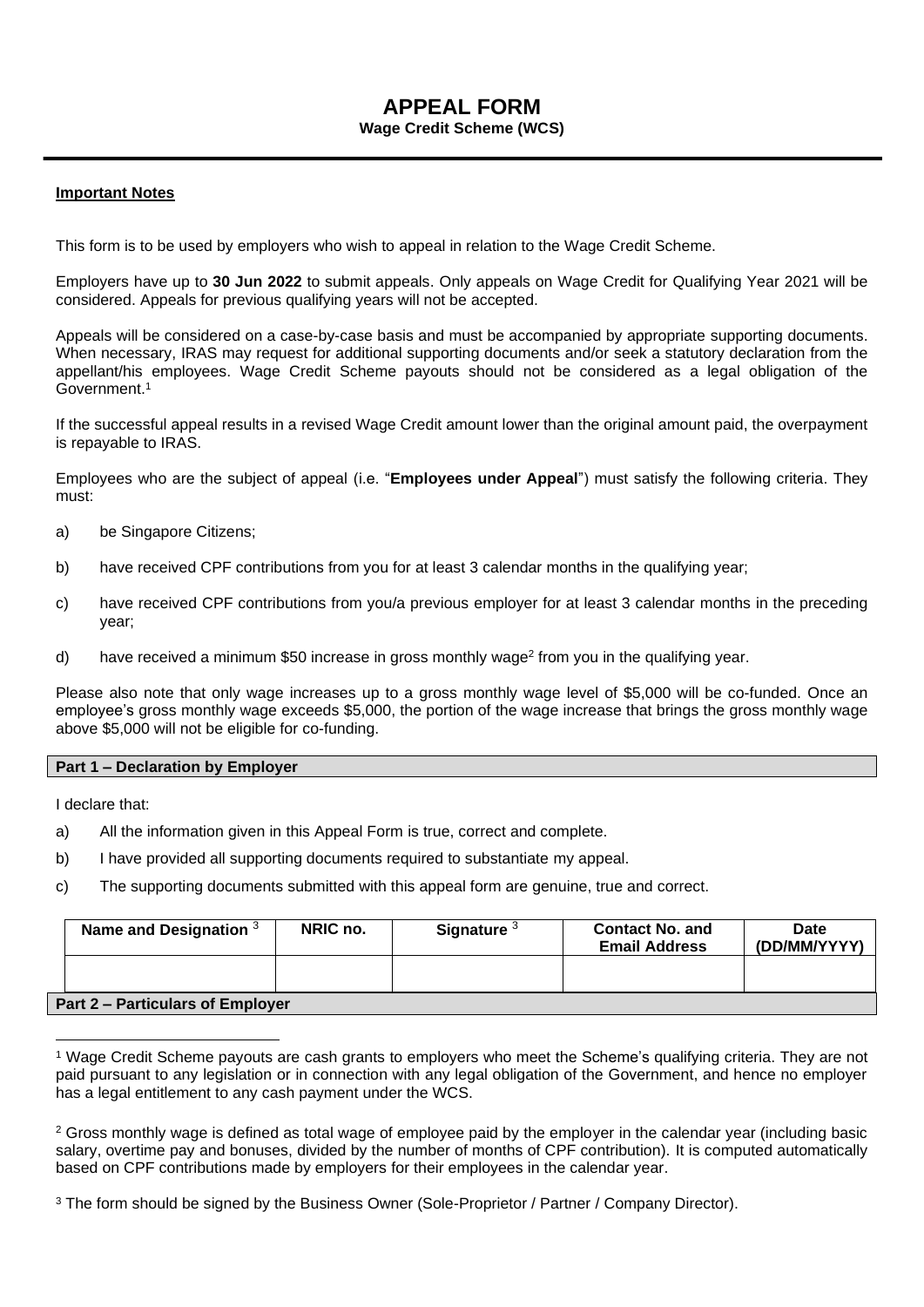| Name of Company/<br>Business/Entity:          |  |  |  |  |                          |  |  |  |
|-----------------------------------------------|--|--|--|--|--------------------------|--|--|--|
| UEN or NRIC/FIN (if<br>UEN is not available): |  |  |  |  |                          |  |  |  |
| <b>CPF Submission</b>                         |  |  |  |  | $\overline{\phantom{0}}$ |  |  |  |
| Number (CSN):<br>(Pls provide an appendix if  |  |  |  |  | $\overline{\phantom{0}}$ |  |  |  |
| you have more than 3 CSNs)                    |  |  |  |  | -                        |  |  |  |

#### **Part 3 – Reason(s) for Appeal**

Please tick reason(s) for appeal:

a) Request for adjustment of Wage Credit for employees (e.g. overseas employees for whom CPF contributions were not made)

b) Request for amalgamation of CPF records of ceased UEN(s) with new UEN (e.g. due to amalgamation of 2 companies,

conversion of business entity, or change in UEN)

#### **Reason(s) for appeal Supporting documents required**

- i) Completed Annex A of Appeal Form;
- ii) Wage records (payslips, employment contract)**, for all months in qualifying year and/or preceding year for which you paid wages to him/ her**;
- iii) Print-out of completed WCS calculator (the calculator can be downloaded from the IRAS WCS [website\)](http://www.iras.gov.sg/irasHome/wcs.aspx)
- i) Legal documentation of amalgamation/ conversion of business entity/ change in UEN (including Directors Resolution and ACRA bizfile);

Please provide any supporting documents that would help us assess your appeal. IRAS may contact you for further documentation.

\_\_\_\_\_\_\_\_\_\_\_\_\_\_\_\_\_\_\_\_\_\_\_\_\_\_\_\_\_\_\_\_\_\_\_\_\_\_\_\_\_\_\_\_\_\_\_\_\_ \_\_\_\_\_\_\_\_\_\_\_\_\_\_\_\_\_\_\_\_\_\_\_\_\_\_\_\_\_\_\_\_\_\_\_\_\_\_\_\_\_\_\_\_\_\_\_\_\_